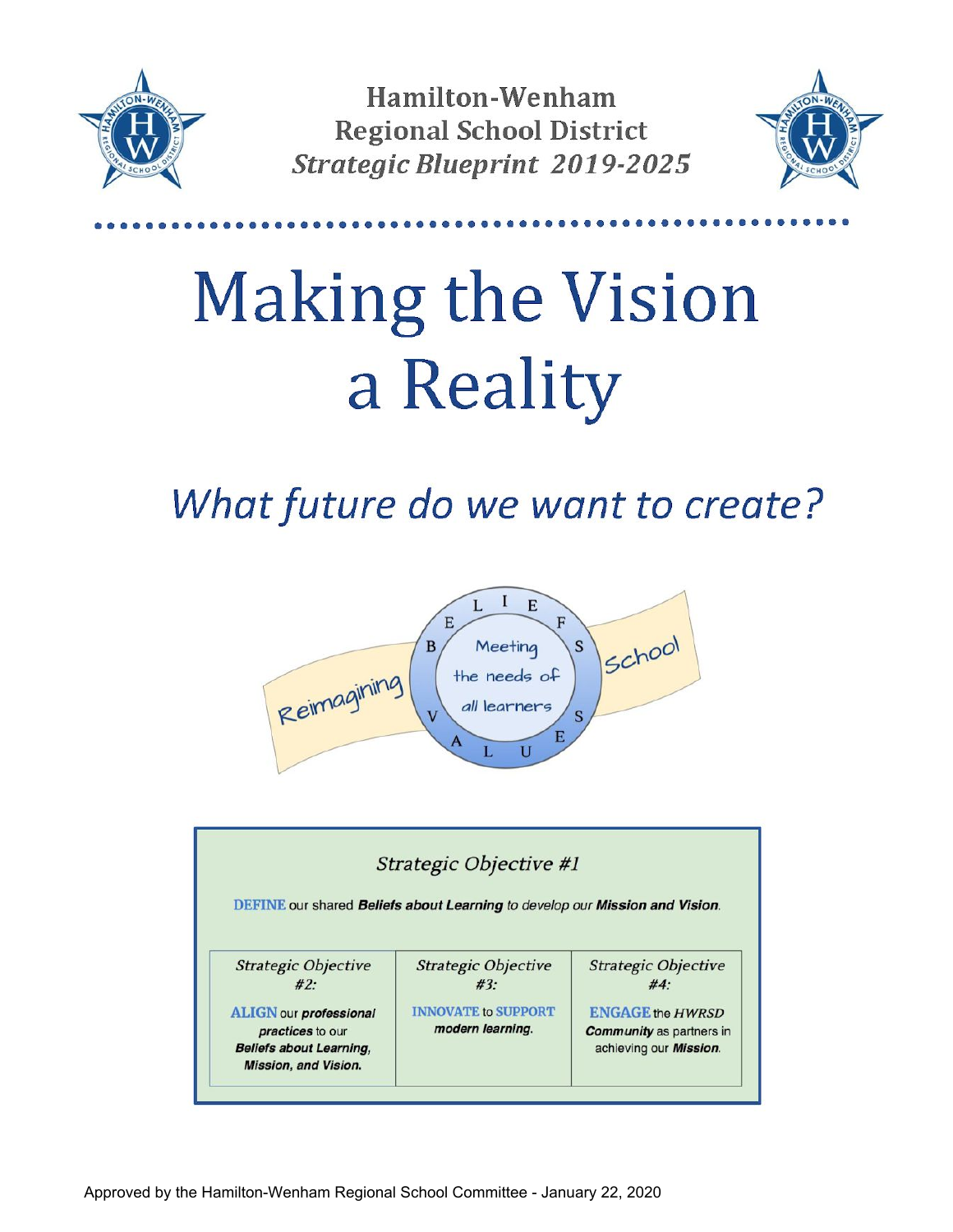## HWRSD Theory of Action

 If we define our shared "Beliefs about Learning," Mission and Vision, align our practices to our "Beliefs," innovate to support modern learning and engage the community as partners in achieving our Mission, then we will ensure all graduates of the Hamilton-Wenham Regional School District demonstrate character, exhibit resilience, communicate and collaborate effectively, are critical thinkers and problem solvers and are local and global leaders.

## The Portrait of the Graduate

 The bottom-line goal of education is transfer. The point of school is not to simply excel in each class, but to be able to use one's learning in other settings. Learning priorities are established by long-term performance goals—what it is we want students, in the end, to be able to do with what they have learned. Over the past seven years, the faculty of the HWRSD has explored the question, "What do students need to know and be able to do in order to be successful" and created this "Portrait of the Graduate" to define the knowledge, skills, and dispositions all students need for future success.

## HWRSD Portrait of the Graduate: Overarching Transfer Goals Adopted January 28, 2016

 **All Graduates of the HWRSD Will Be Able to Independently Use Their Learning to:**

#### **Demonstrate Character**

 *Build positive personal relationships and make responsible choices that are physically, socially, emotionally, and intellectually sound.*

#### **Exhibit Resilience**

 *Persevere in facing the challenges and taking the risks integral to owning one's learning process*.

#### **Communicate and Collaborate**

 *Utilize effective and varied methods of communication and collaboration for different purposes and audiences.*

#### **Problem Solve and Think Critically**

 *Demonstrate critical and creative thinking in order to make informed decisions, draw conclusions, and solve problems.*

#### **Lead Locally and Globally**

 *Consider and evaluate multiple historical and cultural perspectives to lead empathetically, respectfully, and responsibly in the local and global community.*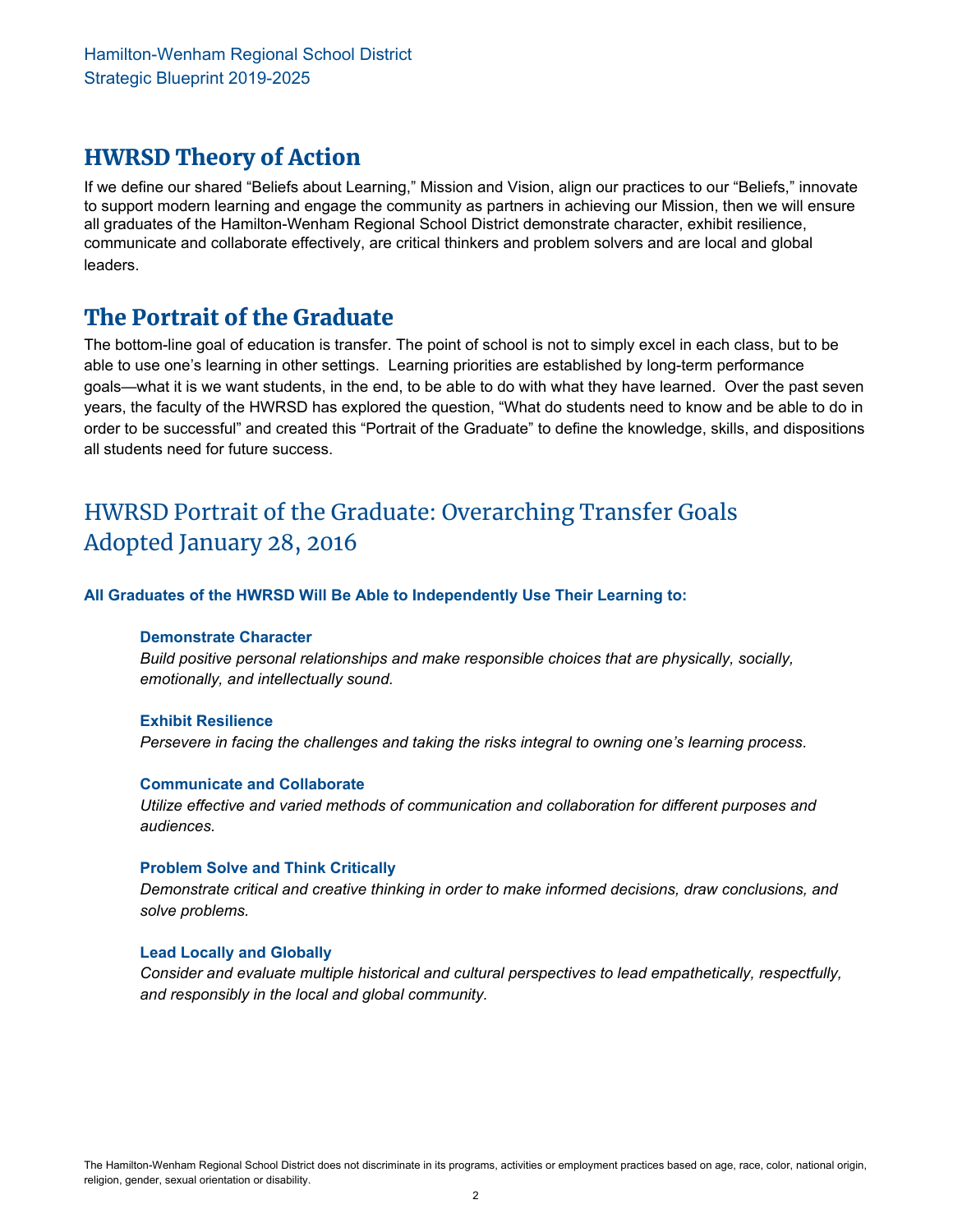### Hamilton-Wenham Regional School District Strategic Blueprint 2019-2025

| <b>Strategic Objective #1</b><br>We will define our shared Beliefs<br>about Learning to develop our<br><b>Mission and Vision.</b>                 | <b>Strategic Initiatives:</b><br>Engage all stakeholders to develop a shared<br>$\bullet$<br>understanding of our "Beliefs about Learning" in the<br>HWRSD.<br>Expand our definition of "success for all learners" through<br>$\bullet$<br>the development of our "Beliefs about Learning" document.<br>Craft a new Mission and Vision Statement for the HWRSD<br>$\bullet$<br>based on our "Beliefs about Learning.<br>Intentionally develop a process for continual revision and<br>$\bullet$<br>ongoing refinement.                                                                                                                                                                                                                                                                                                                                                                                                                                                                                                                 |
|---------------------------------------------------------------------------------------------------------------------------------------------------|----------------------------------------------------------------------------------------------------------------------------------------------------------------------------------------------------------------------------------------------------------------------------------------------------------------------------------------------------------------------------------------------------------------------------------------------------------------------------------------------------------------------------------------------------------------------------------------------------------------------------------------------------------------------------------------------------------------------------------------------------------------------------------------------------------------------------------------------------------------------------------------------------------------------------------------------------------------------------------------------------------------------------------------|
| <b>Strategic Objective #2:</b><br>We will ensure our professional<br>practices are aligned to our Beliefs<br>about Learning, Mission, and Vision. | <b>Strategic Initiatives:</b><br>Align curriculum to our "HWRSD Beliefs about Learning" to<br>ensure that all students can demonstrate the "Portrait of<br>the Graduate" competencies.<br>Develop assessments designed to measure student<br>$\bullet$<br>progress towards demonstrating the "Portrait of the<br>Graduate" competencies and aligned to our "Beliefs about<br>Learning."<br>Implement instructional and social-emotional practices that<br>$\bullet$<br>are aligned to our "Beliefs about Learning" and are<br>designed to ensure students demonstrate our "Portrait of<br>the Graduate" competencies.<br>Develop a tiered system of supports aligned to our "Beliefs<br>$\bullet$<br>about Learning" that ensures the success of all learners in<br>demonstrating our "Portrait of the Graduate" competencies.<br>Review current HWRSD practices to ensure they are<br>$\bullet$<br>aligned with our "Beliefs about Learning" and support<br>students in demonstrating our "Portrait of the Graduate"<br>competencies. |
| <b>Strategic Objective #3:</b><br>We will innovate to support modern<br>learning.                                                                 | <b>Strategic Initiatives:</b><br>Design professional development programs to support<br>adult learning of the skills and competencies necessary to<br>align our professional practices to our "Beliefs about<br>Learning."<br>Reimagine educational spaces to support modern learning.<br>Leverage technology to support learning "anytime,<br>anywhere."<br>Support risk-taking in teaching and learning practice.                                                                                                                                                                                                                                                                                                                                                                                                                                                                                                                                                                                                                    |
| <b>Strategic Objective #4:</b><br>We will engage the HWRSD<br><b>Community as partners in achieving</b><br>our Mission.                           | <b>Strategic Initiatives:</b><br>Engage the community to support innovation and sustain<br>$\bullet$<br>change in our schools through the development of our<br>"Beliefs about Learning" document.<br>Educate the community around the changes in teaching<br>$\bullet$<br>and learning required to support the HWRSD Mission.<br>Improve school and classroom to home communication<br>$\bullet$<br>regarding our progress in aligning our professional<br>practices to our "Beliefs about Learning."<br>Leverage community resources to create opportunities for<br>$\bullet$<br>students to solve real-world problems and present to<br>authentic audiences.                                                                                                                                                                                                                                                                                                                                                                        |

 The Hamilton-Wenham Regional School District does not discriminate in its programs, activities or employment practices based on age, race, color, national origin, religion, gender, sexual orientation or disability.